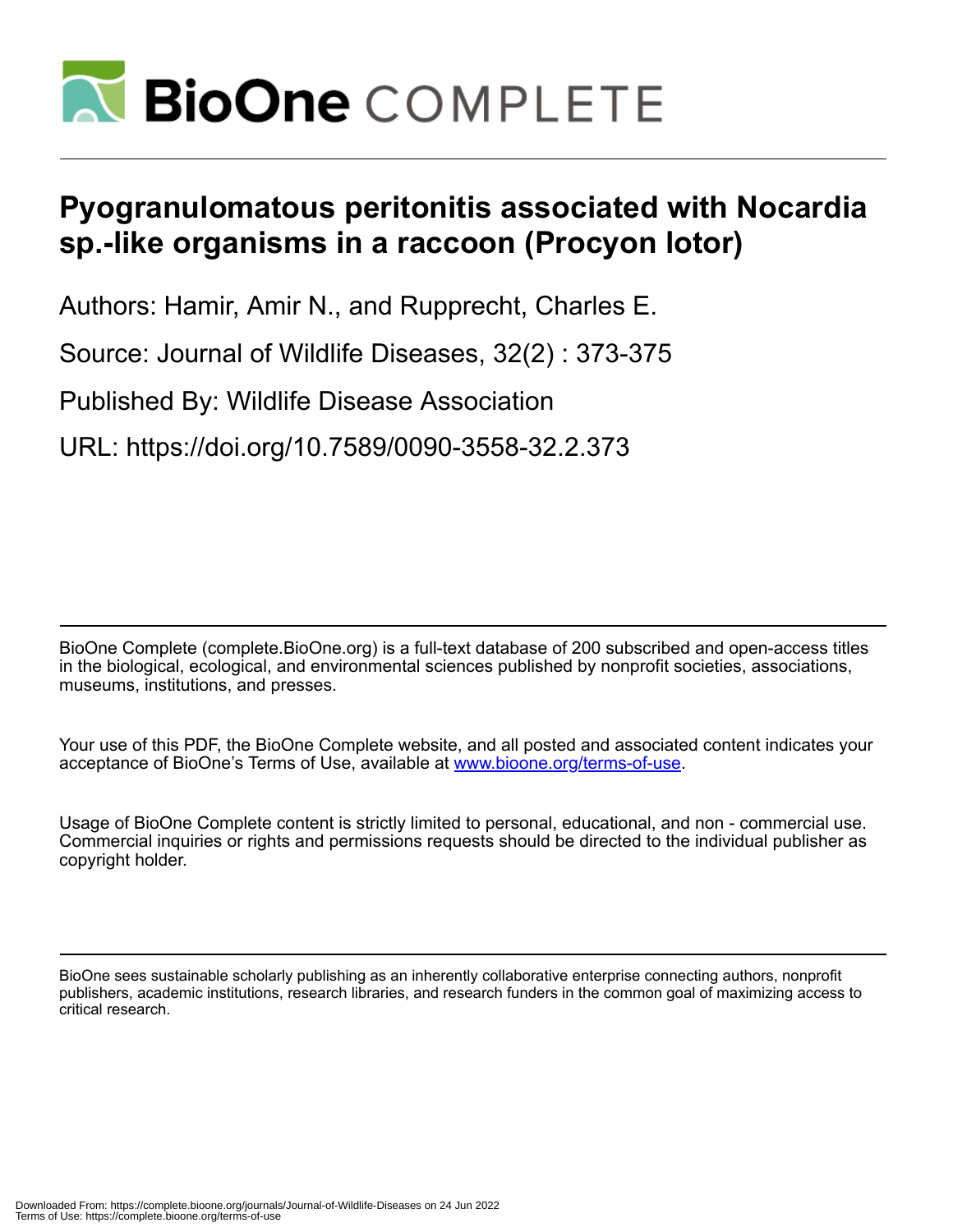## **Pyogranulomatous peritonitis associated with Nocardia sp.-Iike organisms in a raccoon (Procyon loto,)**

**Amlr N. Hamlr,'3 and Charles E. Rupprecht2'4** 'Department of Pathobiology, School of Vetennary Medicine, University of Pennsylvania, New Bolton Center, Kennett Square, Pennsylvania 19348, USA; 2Department of Microbiology & Immunology, Center for Neurovirology, Thomas Jefferson University, Philadelphia, Pennsylvania 19107, USA; 3Present address; Veterinary Diagnostic Laboratory, Oregon State University, Corvallis, Oregon 97331 USA 4Present address: Centers for Disease Control and Prevention, 1600 Clifton Road, Atlanta, Georgia 30333, USA.

ABSTRACT: During 1992 raccoons *(Procyon lotor) were* live-trapped in northeastern Pennsylvania (USA). In one of these animals a localized pyogranulomatous peritonitis was seen. Grossly a large mass with a central area of liquifactive necrosis was present in the anterior abdomen. Microscopically the lesion contained multiple colonies of filamentous organisms with histomorphologic and histochemical charctenstics resembling *Nocardia* sp. This appears to be the first report of *Nocardia* infection in the raccoon.

Key words: Granulomatous peritonitis, *Nocardia* sp., raccoon, *Procyon lotor*

*Nocardia* spp. are aerobic, Gram-positive, partially acid-fast, filamentous organisms (Gordon, 1980) which incite a granulomatous reaction in host animals. In domestic animals the organisms can produce either localized or generalized lesions. To our knowledge lesions caused by *Nocardia* sp. have not been documented previously in the raccoon *(Procyon lotor). We* report here a large localized granulomatous lesion in the peritoneal cavity of a maccoon. The gross, microscopic and histochemical findings were compatible with an infection by a *Nocardia* sp.-like organism.

During the course of experimental development and subsequent field evaluation of an oral vaccinia-mabies glycoprotein re combinant virus vaccine (Rupprecht et ai., 1986, 1992), wild raccoons were livetrapped (Tomahawk #207 traps, Toma hawk Live Trap Company, Tomahawk, Wisconsin, USA) in the field and transported to the laboratory where they were held prior to experimental assignment. Raccoons were held in stainless steel squeeze cages and were provided food and water ad libitum.

In July 1992, an adult male maccoon was

obtained from State Gamelands No. 13 in northeastern Pennsylvania, USA (76°30'N, 41°20'W). After 1 wk of laboratory confinement the raccoon was anorectic and lethargic. When the animal did not improve in a few days, it was euthanized by intra venous administration of sodium pentabarbitol (Euthanasia-6 Solution, Vet Labs Limited, Lenexa, Kansas, USA) and necropsied.

The carcass was in a fair nutritional state. Gross lesions were confined to the peritoneal cavity which contained a moderate amount of cloudy, straw-colored fluid. A large (85 x 100 *<sup>X</sup>* 120 mm), firm mass with the omentum tightly attached to its surface was adhering to the mesentry in the pyloric region of the greater curvature of the stomach. The stomach was empty. The mass contained a central oblong cavity, approximately  $15 \times 25$  mm., filled with white, flakey fluid (Fig. 1).

The entire peritoneal mass together with representative tissues of heart, lung, liver, gall bladder, kidney, pancreas, spleen, skin, stomach, intestines, teric lymph node, eye, salivary gland, urinary bladder, trachea, thyroids, esophagus, aorta, adrenal glands, testicle, and brain were fixed in neutral buffered formalin, embedded in paraffin, sectioned at 5  $\mu$ m and stained with hematoxylin and eosin. Selected tissue sections of the peritoneal mass were also stained with Brown and Brenn, Gomori's methenamine silver, Ziehl-Neelsen acid-fast, and Kinyoun's acid-fast stains (Luna, 1968).

On microscopic examination, the mass had an extensive pyogranulomatous reaction with many variably-sized amphophilic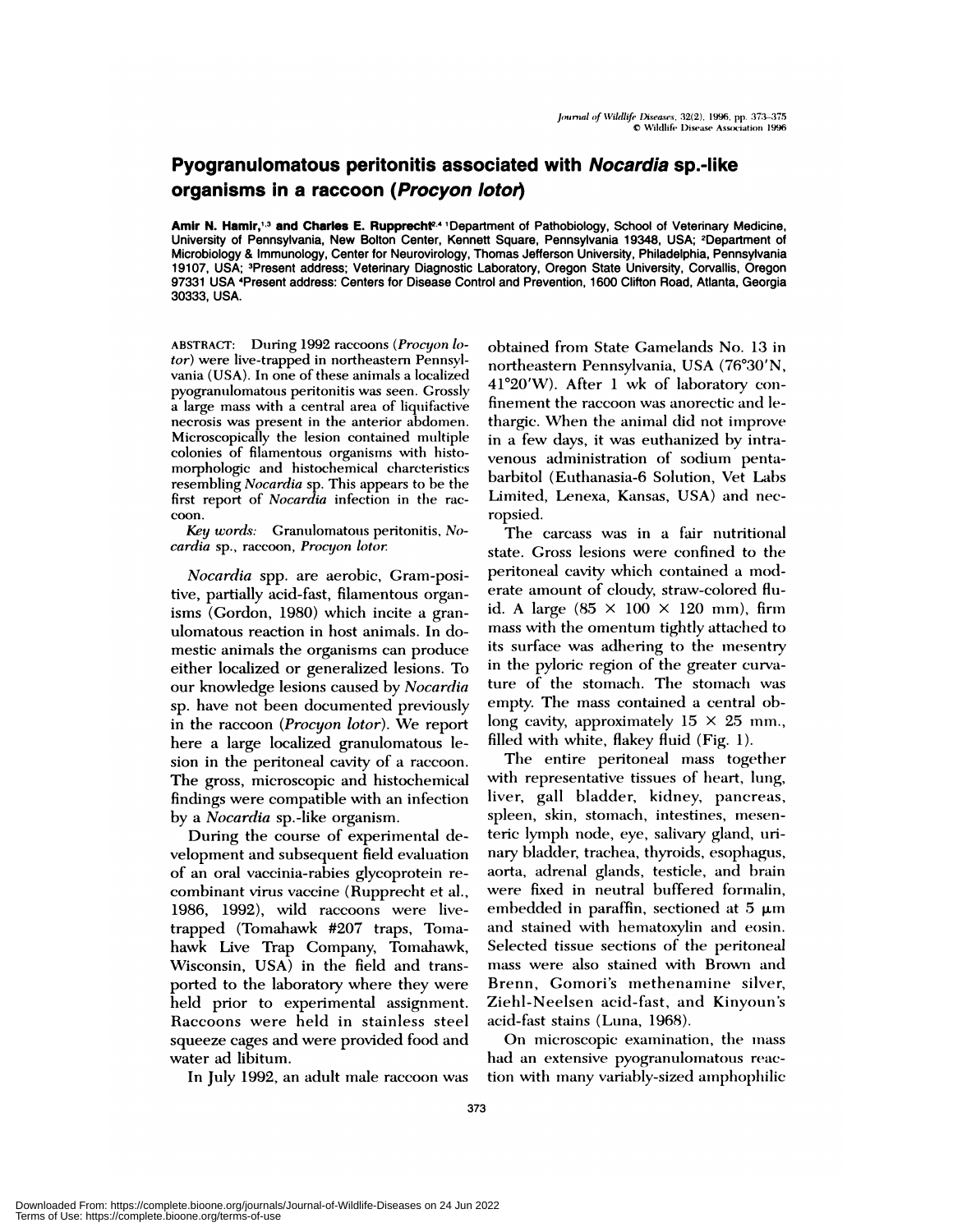

FIGURE 1. Cut section of a large granuloma from peritoneal cavity of a raccoon. The lesion is located near the pyloric region of the stomach (S). Note the central area of cavitation which contained necrotic debris.

bacterial colonies with a characteristic Splendore-Hoeppli (immune complex) reaction around them (Fig. 2). The bacterial colonies were surrounded by a thick zone of tightly packed macrophages and neutrophils. These foci were separated from each other by loose fibrovascular connective tissue where many epithelioid macrophages and a lesser number of neutrophils were present. Brown and Brenn-stained preparations contained tightly packed Grampositive, slender filamentous organisms within Gram-negative amorphous material. On the silver stain the individual slender filamentous nature of the organisms was more obvious and in some areas, the organisms were seen to be branching (Fig. 3). In Ziehl-Neelsen acid-fast preparations the organisms were not stained, but in Kinyoun's acid-fast stain, we observed partially positive organisms.

Other microscopic lesions in this raccoon included a few mineralized blood vessels in the meninges of the brain; crosssections of a few nematodes resembling Capillaria sp. in the mucosa of urinary bladder; a large number of flukes resembling *Euretrema* sp. in the pancreatic ducts; many protozoa resembling Sarcocystis sp. in striated muscles (myocardium, masseter muscle, esophagus, diaphragm); and moderate numbers of nematode lar-



FIGURE 2. Peritoneal granuloma showing multiple bacterial colonies (arrows) surrounded by extensive inflammatory cellular infiltrate. H&E stain. Bar  $= 100 \text{ µm}.$ 

vae resembling Trichinella sp. in the tongue, masseter, and the extra-orbital muscles. All these were considered to be incidental lesions of free-ranging raccoons.

Based on the gross and microscopic lesions a diagnosis of a locally extensive pyogranulomatous peritonitis was made in this raccoon. With histochemical stains, we observed a slender, filamentous, Gram-positive and partially acid-fast organism within the lesion. Unfortunately fresh tissue from this case was not available for microbiolog-



FIGURE 3. Higher magnification of granuloma showing slender filamentous organisms. Gomori's methenamine silver stain. Bar = 50  $\mu$ m.